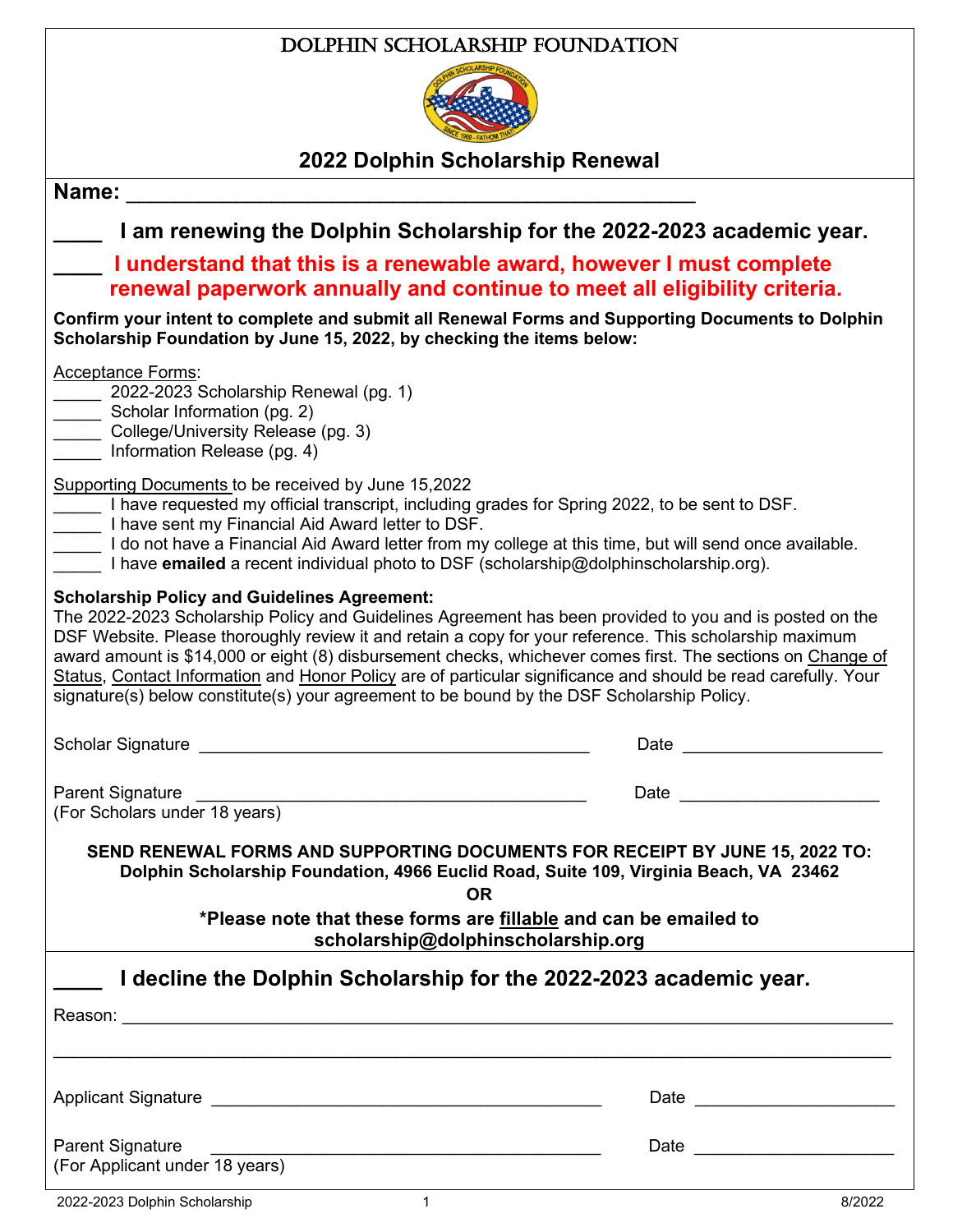| DOLPHIN SCHOLARSHIP FOUNDATION                                                                                          |  |  |  |
|-------------------------------------------------------------------------------------------------------------------------|--|--|--|
|                                                                                                                         |  |  |  |
| <b>Scholar Information</b>                                                                                              |  |  |  |
|                                                                                                                         |  |  |  |
| <b>Contact Information:</b>                                                                                             |  |  |  |
| At Home                                                                                                                 |  |  |  |
| Phone:<br><u> 1990 - Johann Stoff, fransk politik (d. 19</u>                                                            |  |  |  |
| At College                                                                                                              |  |  |  |
| Phone:<br><u> 1990 - Johann Barn, mars ann an t-Amhain ann an t-A</u>                                                   |  |  |  |
| I plan to: ____ live on campus or _____ rent off campus or _____ live at home/with relative                             |  |  |  |
| Social Media: FU in O Help us connect with you.                                                                         |  |  |  |
| What is your preferred channel?                                                                                         |  |  |  |
| Twitter:                                                                                                                |  |  |  |
|                                                                                                                         |  |  |  |
|                                                                                                                         |  |  |  |
| Quote: Please tell us what it means to you to be a Dolphin Scholar (This will be listed on our website with your photo) |  |  |  |
|                                                                                                                         |  |  |  |
|                                                                                                                         |  |  |  |
|                                                                                                                         |  |  |  |
|                                                                                                                         |  |  |  |
| <b>College/University Information:</b>                                                                                  |  |  |  |
| Mailing address for receipt of scholarship monies (Financial Aid/Scholarship Office):                                   |  |  |  |
|                                                                                                                         |  |  |  |
|                                                                                                                         |  |  |  |
|                                                                                                                         |  |  |  |
|                                                                                                                         |  |  |  |
| Please share your recent achievements and future academic plans (clubs, awards, honors, study abroad, co-op)            |  |  |  |
|                                                                                                                         |  |  |  |
|                                                                                                                         |  |  |  |

 $\mathsf{I}$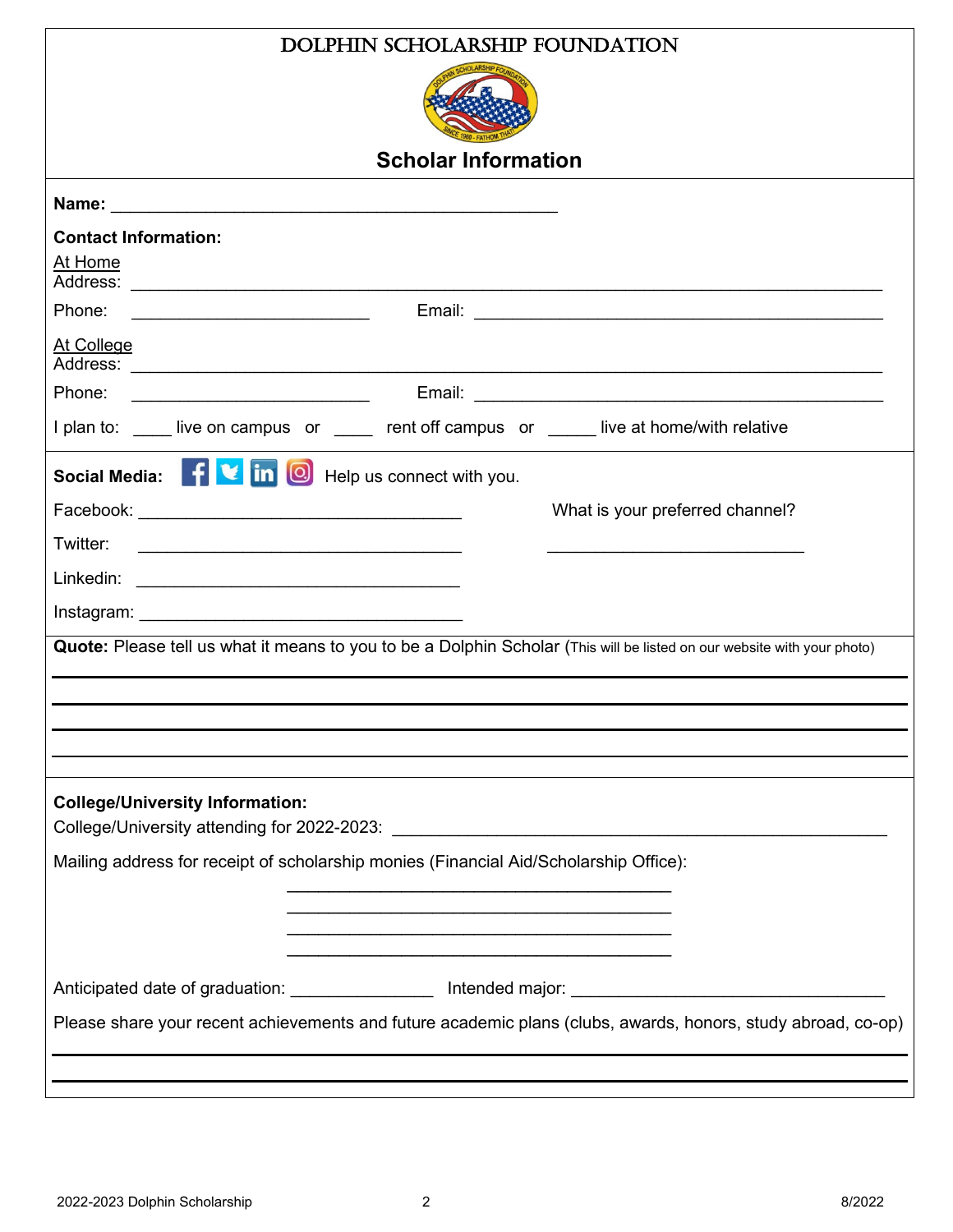| DOLPHIN SCHOLARSHIP FOUNDATION                                                                                                                                                                                                                                                                                                                                                                                   |                              |                        |  |  |
|------------------------------------------------------------------------------------------------------------------------------------------------------------------------------------------------------------------------------------------------------------------------------------------------------------------------------------------------------------------------------------------------------------------|------------------------------|------------------------|--|--|
|                                                                                                                                                                                                                                                                                                                                                                                                                  |                              |                        |  |  |
| <b>College/University Information Release</b>                                                                                                                                                                                                                                                                                                                                                                    |                              |                        |  |  |
| Financial Aid Information: List by name and amount all financial aid you will receive for 2022-2023, including<br>loans, 9/11 GI Bill and ROTC. Also mail a copy of your Financial Aid Award letter if available.                                                                                                                                                                                                |                              |                        |  |  |
| Source                                                                                                                                                                                                                                                                                                                                                                                                           | Amount                       | Scholarship/Grant/Loan |  |  |
|                                                                                                                                                                                                                                                                                                                                                                                                                  |                              |                        |  |  |
|                                                                                                                                                                                                                                                                                                                                                                                                                  |                              |                        |  |  |
| The Dolphin Scholarship Foundation provides financial assistance for undergraduate and vocational education.<br>Your permission is needed to request information from the Registrar and Financial Aid office of the college you<br>attend. DSF uses these records to verify your grades, academic standing, transfer records or any other relevant<br>information needed to award and/or renew your scholarship. |                              |                        |  |  |
| All information gathered by Dolphin Scholarship Foundation will be held in confidence and in compliance with<br>the Privacy Act Statement at the bottom of this page. You will be required to update this authorization each year<br>and it shall be valid for a period of six years from the date of selection for the Dolphin Scholarship.                                                                     |                              |                        |  |  |
| Name                                                                                                                                                                                                                                                                                                                                                                                                             | College/University           |                        |  |  |
| <b>Address</b>                                                                                                                                                                                                                                                                                                                                                                                                   | Student ID / SSN (Last Four) |                        |  |  |
| City, State, Zip Code                                                                                                                                                                                                                                                                                                                                                                                            | <b>Birth Date</b>            |                        |  |  |
| Daytime Phone                                                                                                                                                                                                                                                                                                                                                                                                    | Email                        |                        |  |  |
| I authorize the college/university named above to release to Dolphin Scholarship Foundation any and all<br>information related to financial aid, grades, transfer records, or any other information necessary to evaluate<br>Dolphin Scholarship program services.                                                                                                                                               |                              |                        |  |  |
| <b>Scholar Signature</b>                                                                                                                                                                                                                                                                                                                                                                                         | Date                         |                        |  |  |
| If Scholar is under 18 years of age:                                                                                                                                                                                                                                                                                                                                                                             |                              |                        |  |  |
| <b>Parent Signature</b>                                                                                                                                                                                                                                                                                                                                                                                          | Date                         |                        |  |  |
| Authority to request this information is derived from 5 United States Code 301, Departmental Regulations. The purpose of the information is<br>to apply for educational assistance through the Dolphin Scholarship Foundation. Information provided will be used to assess<br>scholastic achievement and to evaluate the need for financial assistance.                                                          | <b>PRIVACY ACT STATEMENT</b> |                        |  |  |